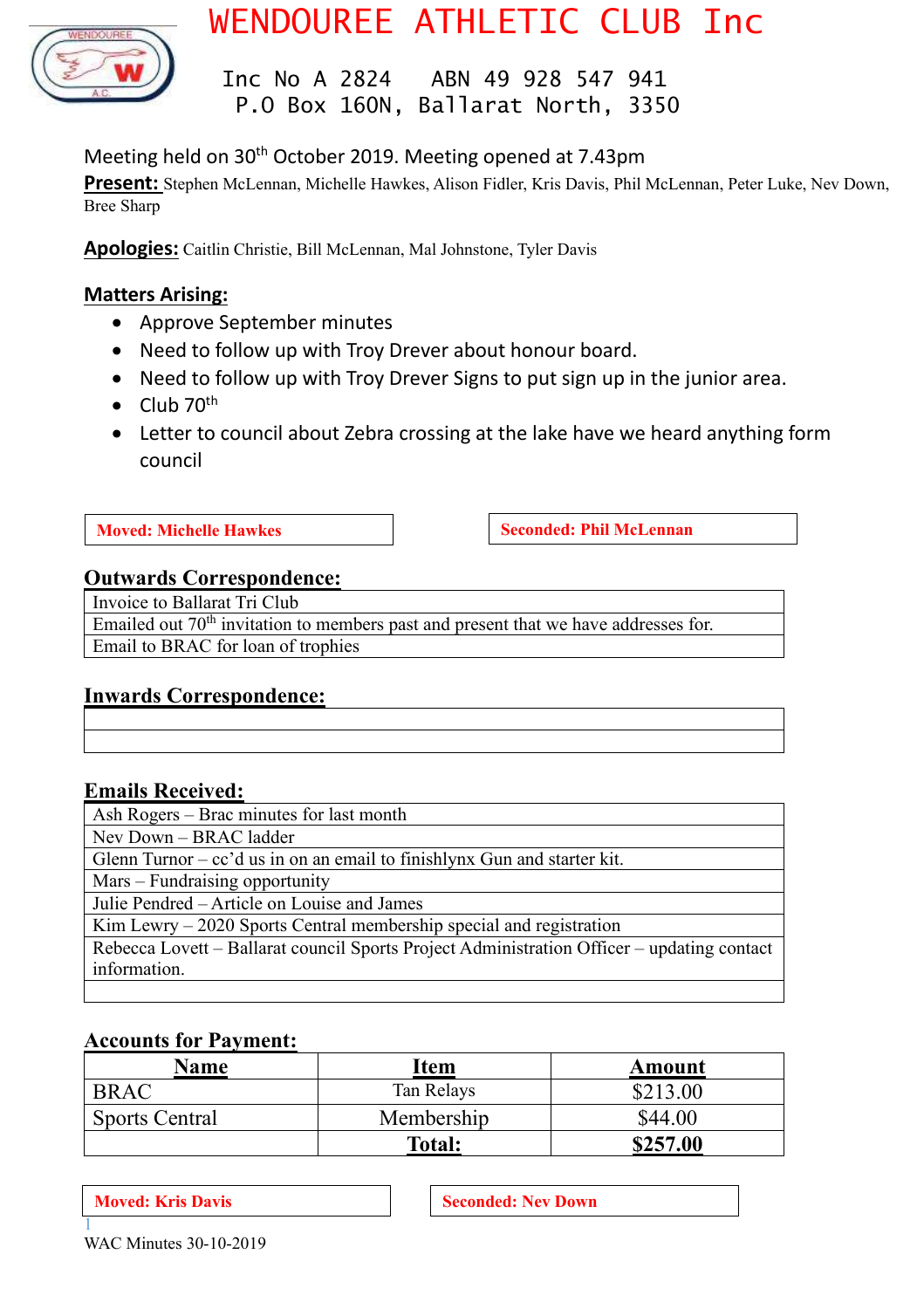# **Treasurers Report:**

Available on request

**Moved: Steve Mclennan moved in Alison's absence**

**Seconded: Kris Davis**

# **Reports:**

### **Financial Report** - (Alison Fidler)

Bank account is looking healthy, which is great with the  $70<sup>th</sup>$  coming up. Term deposit is due  $17<sup>th</sup>$ December. Still need to catch up with a few athletes for run money for cross country.

### **Social Report -** (Michelle Hawkes)

Club  $70^{th}$  is only 2 weeks away.

### **Fundraising Report -** (Steve McLennan)

Tri Club marshalling – next event is  $10<sup>th</sup>$  November at Lake Esmond starting at 10am, we need 5 marshals.

### **Woady Yaloak Report -** (Peter Luke)

Finish off cross country with an average of 25 kids each week. Track season has started we are 3 weeks in and is going well. We have about 110 kids at the moment.

### **BRAC Report -** (Steve McLennan)

BRAC was held on Monday 28<sup>th</sup> October Minutes attached.

# **AV Report-** (Steve McLennan)

Nil

# **Cross Country Report –** (Steve McLennan)

Ballarat Cross Country Awards: Open: Thomas Hynes and Karla Treweek 40+: Sean Mahar and Sarah Watts 50+: Phil McLennan and Jodie Berrigan U20: Patrick O'Leary and Jemma Peart U18: Harry Sharp and Mia Lepair U16: Isaac Rossato and Rhianna Watts and Georgina Mees U14: Archie Caldow and Charlotte Streat. Teams: Wendouree: A men and u18 men Eureka: B men, u18 women YCW: c & D men, 40+, u20, u16 & u14 men. A, B, C, D, 40+ women Harriers: 50+ men and u16 women

# **Track Report –**

 $\mathcal{D}$ WAC Minutes 30-10-2019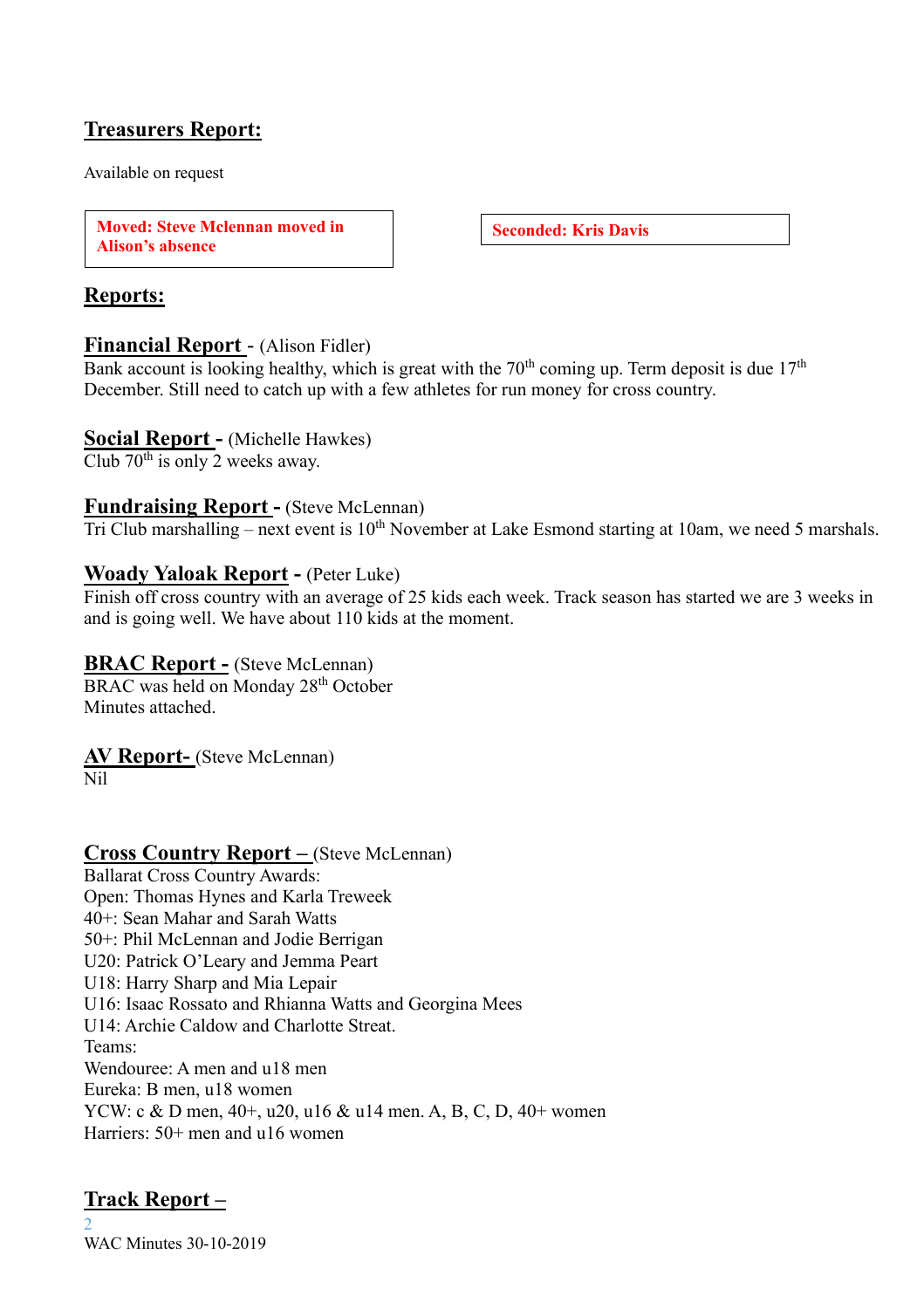All schools' results – Harry Sharp – u/18 1<sup>st</sup> 1500m and 2000m Steeple, Archie Caldow 1<sup>st</sup> u/14 1500m Maddison Wright – 2<sup>nd</sup> u/16 High Jump, Lachlan O'Keefe 1<sup>st</sup> u/16 High Jump, James Pendred – 1<sup>st</sup> u/20 100m and Louise Pendred  $2<sup>nd</sup>$  u/20 100m.

### **Junior Report** –  $\underline{T} \& \underline{F}$  – (Michelle Hawkes)

Juniors are going very well; we again have great numbers. BBQ is also going well and is very busy.

| <b>Moved: Peter Luke</b> |  |
|--------------------------|--|
|                          |  |

**Seconded: Nev Down** 

# **General Business:**

| <b>Steve McLennan</b> | Steve has seen the print of the honour board and it should go up on<br>the wall on Friday.<br>Bill has nominated Marc Schnyder Jr as a life member, and we will<br>look at presenting this at the 70 <sup>th</sup> anniversary on the 16 <sup>th</sup> November.                                                                                                                                                                                                                                                                 |
|-----------------------|----------------------------------------------------------------------------------------------------------------------------------------------------------------------------------------------------------------------------------------------------------------------------------------------------------------------------------------------------------------------------------------------------------------------------------------------------------------------------------------------------------------------------------|
| Michelle Hawkes       | We have Dana St primary school booked into Wendouree on the<br>Thursday 7 <sup>th</sup> November.                                                                                                                                                                                                                                                                                                                                                                                                                                |
| Alison Fidler         | N <sub>il</sub>                                                                                                                                                                                                                                                                                                                                                                                                                                                                                                                  |
| Kris Davis            | Have we heard back from Chris Gardner? Yes, it is a go head and<br>there is a meeting set up to get concreting and fencing people to get<br>the $3rd$ Discus cage up and going.                                                                                                                                                                                                                                                                                                                                                  |
| Phil McLennan         | 70 <sup>th</sup> plans still going ok. Another article went in the paper today, it<br>was supposed to go in on the Saturday. Still collecting memorabilia<br>and we have asked BRAC for the loan of the trophies and Intersport<br>for the loan of some mannequins, (they will be used for uniforms<br>past and present). The 70 <sup>th</sup> is now only 2 and a half weeks away.<br>The honour board will have President, Secretary, Treasurer and Life<br>members.<br>We have some old video's that need to be put onto DVD. |
| <b>Bree Sharp</b>     | Came to discuss catering for the $70th$ anniversary. All sorted now!                                                                                                                                                                                                                                                                                                                                                                                                                                                             |
| Nev Down              | Is looking at getting a few of the junior athletes speaking at the<br>presentations doing bios on each other to highlights each other's<br>achievements.                                                                                                                                                                                                                                                                                                                                                                         |
| Peter Luke            | Has brought in some photos for the 70 <sup>th</sup> , Nev will scan in and give<br>back at the $70th$ night.                                                                                                                                                                                                                                                                                                                                                                                                                     |

Meeting Closed at 9.51pm

Next meeting proposed for the  $27<sup>th</sup>$  November 2019 @7.30pm

### **BALLARAT REGIONAL ATHLETIC CENTRE Board Meeting Minutes Monday 28th October 2019 @ 7.30pm**

### **Meeting Commence**: 7:35pm

**Present**: Steve McLennan (chair), Ashley Rogers (note taker), Nev Downs, Rod Griffin, Mark Goss, Peter Roberts, Marita Rieniets, Helen Rieniets, Michelle Hawkes, Conrad Olberholzer.

WAC Minutes 30-10-2019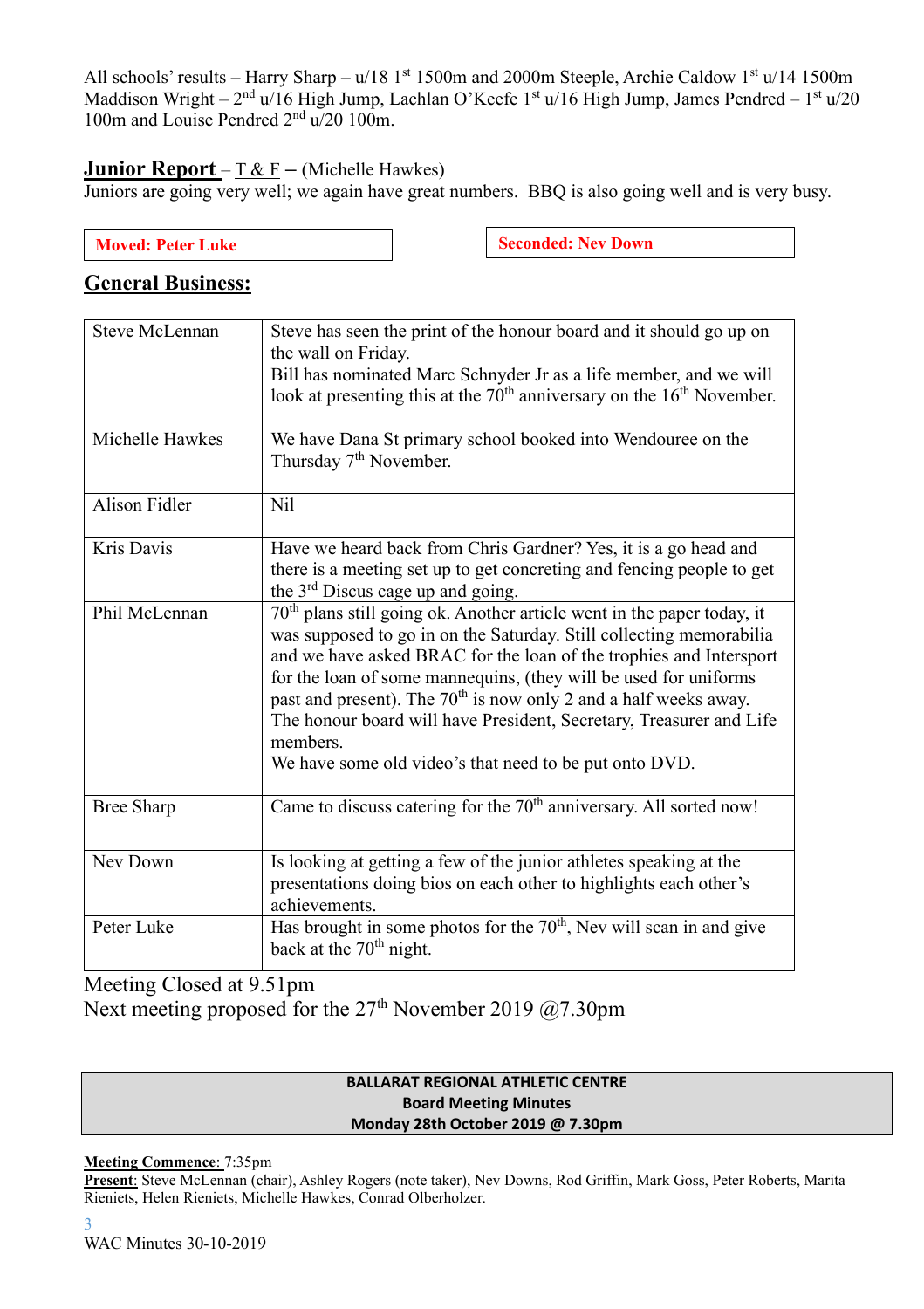#### **Apologies**: Julie Bicknell **Minutes of Previous Meeting:** Minutes of previous meeting 23/09/2019: Circulated on the 19/10/2019 & 27/10/2019

Matters arising from minutes or correspondence:

- Have we gained access to the PayPal account
	- o Very close to access at this stage. Numerous emails being sent to the BRAC secretary email regarding access. Shane Bicknell is waiting on documentation confirmation before we can move onto the next stage.
- Astro turf outside the photo finish pavilion.
	- o Still ongoing
	- Llanberris risk management document being developed by Ash
		- o Still ongoing
- Relay markers
	- o Still needs to be followed up with council as it needs to be completed ASAP

Motion: That the minutes are a true and accurate record of the last meeting: Moved: Peter Roberts Seconded: Marita Rieniets Vote: **Carried**

#### **Correspondence:**

In:

- Email in from Mick Hynes requesting financial and usage figures for the turnstile gate. They are looking at options to replace the gate with an all access gate for ambient athletes.
- Email from Little Athletics inquiring about information for the AVSL
- Email from Little Athletics looking for confirmation about Saturday morning bookings
- Email invoice from Intersport for the new high jump uprights
- Call from Belinda Kent at City Council confirming BRAC information and contacts
- Email from Wendouree Athletics Club requesting the loan of certain BRAC trophies for their upcoming 70<sup>th</sup> anniversary of the club. (Attached)
- Email newsletter from Sports Central.

Out:

- Email out to Mick Hynes at Council with financial and usage figures for the turnstile gate
- Email out to Little Athletics with all the required information on the AVSL season.
- Email out to Belinda Kent with updated BRAC information and contacts.

#### **Reports**

**Treasure's Report:**

Available on request on request

#### **Track Report**

Nev discussed his excel BRAC scoring spreadsheet for the AVSL 2019/20 season with the committee. Nev was able to collect scoring results for all different divisions so at seasons end BRAC will be in a position to award age group trophies like it has is previous seasons.

- During the discussions it was noted that clubs were scoring 1 point even if they didn't have a single competitor in an age group competing that day in competition. Some suggested that they probably shouldn't be receiving any points for non-participation.
	- o Steve noted that during the cross country season no clubs score points when they don't have any runners from that age group out on course
		- It was moved unanimously that clubs who don't have any competing athletes in an age group will receive no points in the BRAC scoring system.
			- Moved: Peter Seconded: Rod Vote: **Carried**
- Rod aired his disappointment at the current scoring system and how teams are winning the Lachlan Shield without any or very few senior athletes. His view point is that clubs who have veterans and athletes with disabilities are at too much of an advantage in the current AV point performance.
	- o Nev noted that last season AV completed a review of the point performance system

Rod wanted to make the committee aware that Warrnambool has a new AV registered club "South West Athletics that in 3 years will be a full fledge scoring club.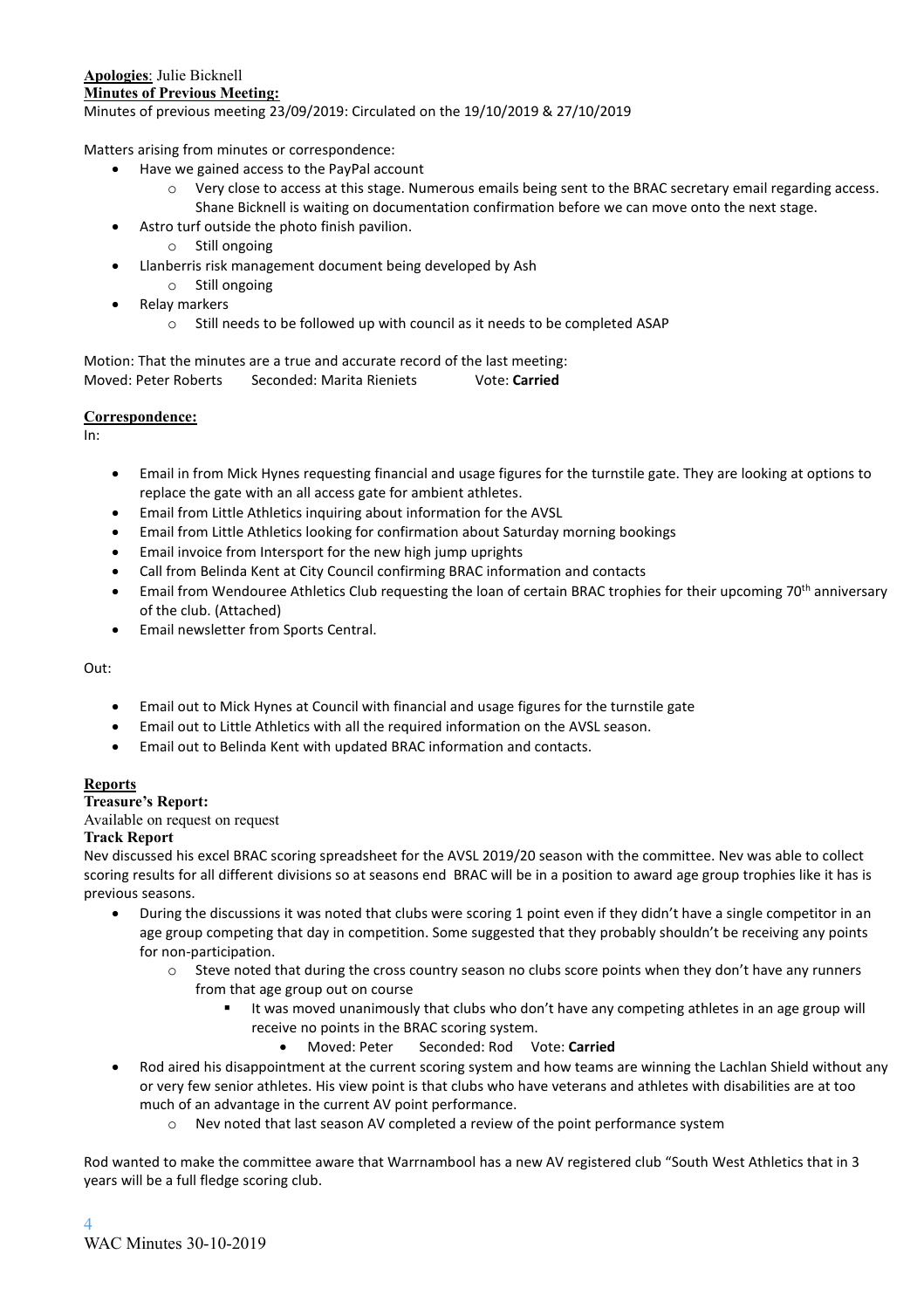- Rod noted that several athletes from his club were granted clearances from Eureka without the clubs knowledge. The start up costing for them will be \$50 and they won't be paying track package costing.
	- o Upon hearing this Rod contacted Caitlin Honey to confirm that BRAC will be receiving portion of the athletes season package when they compete in Ballarat under the agreement made with AV prior to the start of the 2019/20 AVSL season.
		- After a long email chain Caitlin was able to confirm via Glenn Turnor that BRAC would be reimbursed at the end of the season.
			- Rod encouraged BRAC to make sure we keep a track of who was competing for the season.

Nev thanked Helen for organizing all the officials for the first 3 rounds of the AVSL so far. It has all been running well so far and hopefully that keeps continuing of the remaining weeks.

Peter had some questions regarding the upcoming AVSL Round 4 and unusual format of the day.

- Due to the all the track events being relays no pre entries will be required for these events. The field events will require pre entry as usual.
	- o Clubs will need to be on the front foot with getting names and pre organise relays before the start of the competition.
- Relays are the hardest job for the administration officials to enter into Meet Manager so all clubs needs to be efficient in getting relay sheets to the Tom Roberts pavilion ASAP.
- Peter queried the limit on how many relays can be completed by each athlete as on regular rounds only one can be completed.
	- Several interpretations were presented and it was decided an email to AV for clarification would be required.
		- o Michelle was able to find the correct ruling in the AVSL handbook. "Relays will also be counted as an individual event in regard to athlete scoring limits"

With all the officials that will be required for the AVSL relay round it was suggested that starting the high jump earlier would be beneficial. All agreed that this would make the day much easier for officials and a start time of 1pm (12:30pm check in) was chosen to coincide with the hammer throw.

Moved: Nev Second: Helen Vote: **Carried.**

Nev congratulated all those who had competed at weekend 1 of the Victoria All Schools championships in Doncaster. The region had numerous top 3 finishes showing off BRAC's strong junior depth. Results can now be found on the AV website.

### **Cross Country**

#### **BRAC**

Steve congratulated and read through the winners of the cross country age group champions and graded results for the BRAC 2019 Cross Country season. The results were as below:

**Individual** 

- Open Men Thomas Hynes Open Women Karla Treweek
- 40+ Men Sean Mahar 10+ Women Sarah Watts
	-
- 50+ Men Phillip McLennan 50+ Women Jodie Berrigan
- U/20 Men Patrick O'Leary U/20 Women Jemma Peart
- U/18 Men Harry Sharp U/18 Women Mia Leapir
- 
- 

Team

- Ballarat Harriers
	- 50+ Men
	- U/16 Women

Eureka

- **B** Grade Men
- U/18 Women

Wendouree

- A Grade Men
- U/18 Women

YCW

- C & D Grade Men
- 40+ Men
- U/14, U/16 &U/20 Men

5

WAC Minutes 30-10-2019

- 
- 
- -
- U/16 Men Isaac Rossato U/16 Women Rhianna Watts & Georgina Mees
	- U/14 Men Archie Caldow U/14 Men Charlotte Streat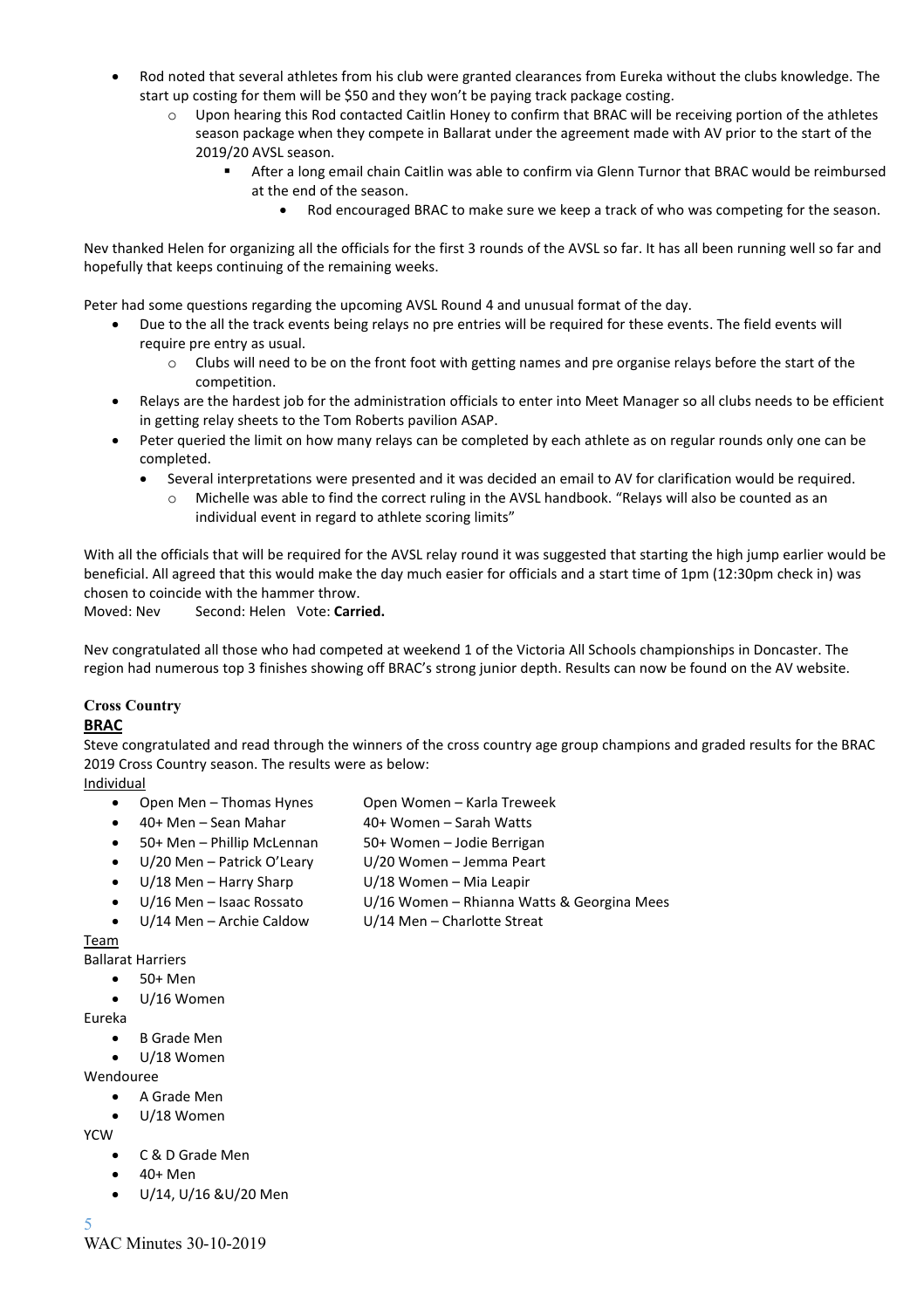- A,B,C,D Women
- 40+ Women

### **AV**

Once again the Ballarat Region team had a successful 2019 XCR season with division wins and individual honours. The results were as below:

#### Team

Div 1 Men - 8<sup>th</sup>  $\mathsf{b}$  biv 1 Women – 7<sup>th</sup> Div 4 Men –  $7^{\text{th}}$ <br>Div 6 Men –  $10^{\text{th}}$  $40+$  Men –  $13^{\text{th}}$   $10/20$  Women –  $4^{\text{th}}$ 50+ Men  $-5$ <sup>th</sup> U/20 Men Team  $1 - 3$ <sup>rd</sup> U/20 Men Team 2 –  $6^{\text{th}}$ U/18 Men Team  $1-1$ <sup>st</sup> U/18 Men Team 2 – 3<sup>rd</sup> U/18 Men Team  $3 - 13$ <sup>th</sup> U/16 Men –  $1^{\rm st}$ U/14 Men –  $1^{\text{st}}$ 

#### Individuals

Stephen Moneghetti – 6<sup>th</sup> 55-59 Men Alistair Ham  $-7$ <sup>th</sup> 55-59 Men Russell Fullerton –  $10^{th}$  55-59 Men Patrick O'Leary –  $10^{th}$  60+ Men Andrew Amor –  $6<sup>th</sup> U/20$  Men Harry Sharp  $-1$ <sup>st</sup> U/18 Men Ben Ludbrook - 2<sup>nd</sup> U/18 Men Darcy Williams – 3<sup>rd</sup> U/18 Men James Ham – 7<sup>th</sup> U/18 Men Matthew Catterson – 9<sup>th</sup> U/18 Men Isaac Rossato – 2<sup>nd</sup> U/16 Men Ben Mornane – 8<sup>th</sup> U/16 Men Archie Caldow – 2<sup>nd</sup> U/14 Men Zac Grainger  $-10^{th}$  U/14 Men

Div 4 Women –  $15<sup>th</sup>$ Div 6 Men –  $10^{\text{th}}$  and  $40+$  Women Team  $1-4^{\text{th}}$ Div 7 Men –  $11^{\text{th}}$  40+ Women Team 2 –  $15^{\text{th}}$  $U/16$  Women Team  $1-1^{st}$  $U/16$  Women Team  $2-4$ <sup>th</sup> U/16 Women Team  $3 - 13$ <sup>th</sup> U/14 Women –  $11^{th}$ 

> <sup>th</sup> 55-59 Men Sarah Watts – 6<sup>th</sup> 40-44 Women <sup>th</sup> 55-59 Men Michelle Hawkes – 8<sup>th</sup> 40-44 Women Angela Williams  $-5$ <sup>th</sup> 45-49 Women Bridget Wetherall  $-9$ <sup>th</sup> 45-49 Women <sup>th</sup> U/20 Men Georgina Mees – 2<sup>nd</sup> U/16 Women <sup>st</sup> U/18 Men **Rhianna Watts – 9<sup>th</sup> U/16 Women** Claire Mahony –  $10^{th}$  U/14 Women

#### **Canteen**

The SSV school sports on 11/10/19 was very busy and the 3 weeks of AVSL have been very light on in sales. We have 3 primary schools sports day coming up in the next 2 weeks, they will be the last remaining school bookings of the year.

On the 6<sup>th</sup> of December for the "Little Change, Big Difference" world record attempt Helen noted that they will not be around to run a canteen. So we will need to check if they require one or are they looking into having food vans in the venue.

• Ash to follow up with the event organiser.

#### **Officials**

Track season has commenced well as far as the officials are concerned. All available officials have been willing to work at different tasks to help the program run smoothly.

Thank you to the club helpers who have come forward and helped. We can always use more people helping out so that the burden is not on the same ones trying to fill the required tasks.

It would be appreciated if athletes who have signed in for field events but later decide they will not compete would go to the appropriate event and inform the officials that they wish to withdraw. It is hard on the officials if they are left waiting for athletes to come and participate only to find out late that the ones involved don't intend to compete. When officials are held up like this is makes everything late because the administration cannot get the results finalised.

Steve noted that team managers need to reinforce this with their athletes.

#### **Facilities Report**

6 WAC Minutes 30-10-2019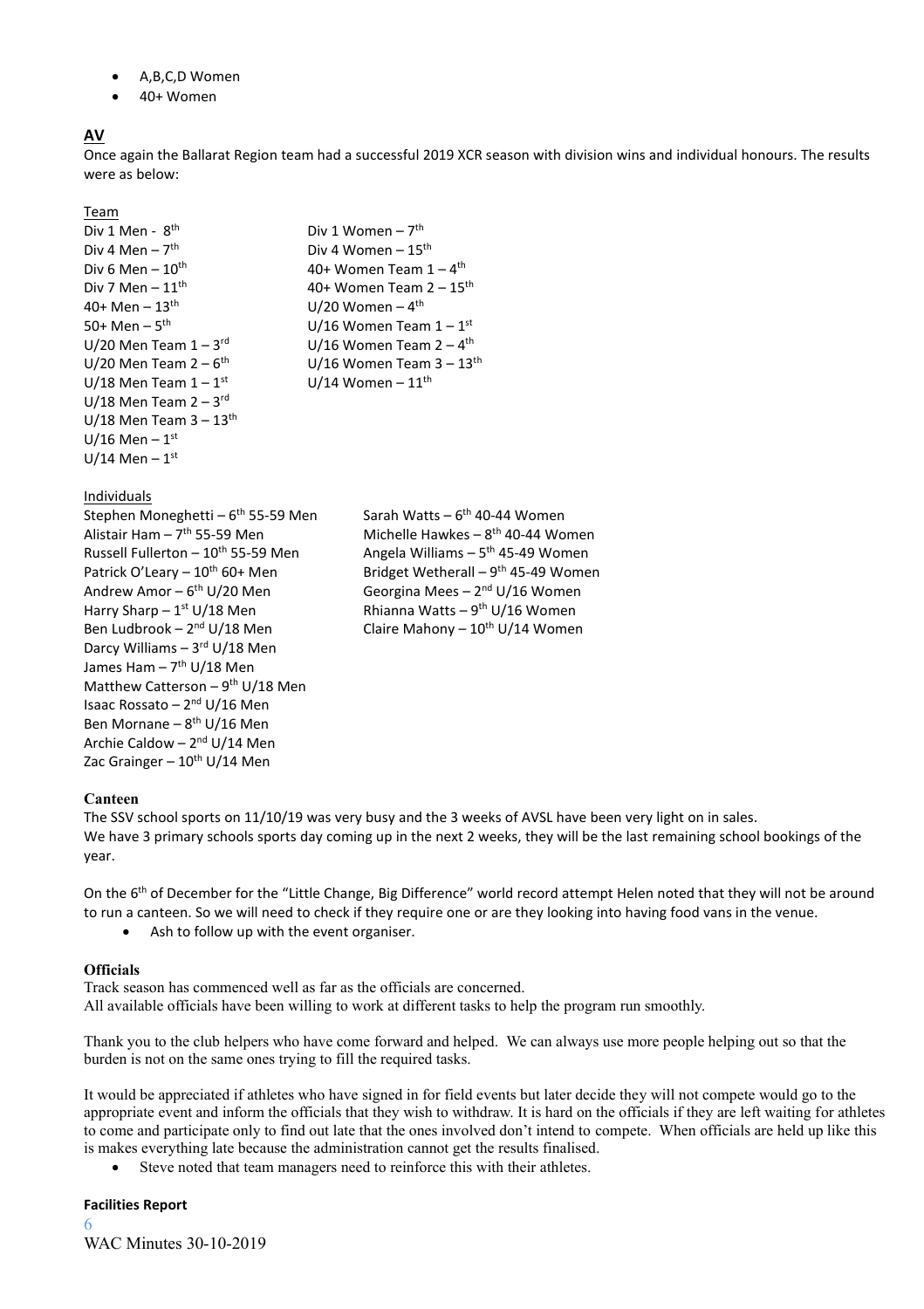The new high jump uprights have arrived and know they will just require some assembly. This will need to be completed before the 7<sup>th</sup> of November for a school booking

Ash got a call from Luke Blunden who is helping coordinate the "Crack the Crater" running event. They were after equipment for course infrastructure and road safety.

• Ash loaned Luke the BRAC cross country trailer for the event and it has been returned without any issues.

Motion: That the reports be received: Moved: Helen Seconded: Rod Vote: **Carried**

#### **General Business**

Mark

Mark wanted it noted that their needs to be better communication between Little Athletics and BRAC during the transition between the two competitions on Saturdays. It will make life easier for both parties if equipment and apparatus could be left out rather than being packed up and then immediately set up an hour or so later.

Mark confirmed that he could pass on Hayden Hill details for organizing the meeting between Little Athletics and BRAC. Mark is happy to email them to Ash

#### **Michelle**

Craig Wallace at AV has made contact with Michelle informing her that St John's First Aid will no longer be bringing the van to the remaining AVSL events and can we sort out an alternative location for them to set up.

- Marita suggested that they need to be away from the administration because they don't have the room in the Tom Roberts and don't need the additional foot traffic coming in and out. She noted that on previous weeks they have tried to set up in the Tom Roberts.
- The best position would be the Stuart Hunter Pavilion as it already has an area existing first aid area and a large space for them to use. At worst we can set up a tent where they currently work out of during the competition.
- Mark noted they hadn't had any issues with the St John's First Aid at the Little Athletics competitions so far and they bring the van with them each week. He has a suspicion that it might be a changeover of people between our 2 events.

Michelle sent in the attached letter regarding Wendouree Athletics Club borrowing certain BRAC trophies for the 70<sup>th</sup> Reunion the club will be running on the 16<sup>th</sup> of November

• Nobody has any issue with this as long as they are all promptly returned after the evening.

### Rod

Rod asked permission for Sally Warren (Eureka Athlete) to use the Stuart Hunter Pavilion after Rod's group is done training at the track. Sally has recently completed a yoga/rolling course and wants to run her fellow stablemates through her training she has learnt.

• Nobody had any issues with this as long as Rod remembered to turn off the alarm

#### **Steve**

Steve wanted to let everybody know that Athletics Australia has recently inducted 7 people into the list of AA life members. One of them was Athletics Victoria's Gary 'Sweeper" McBroom Sweeper. Steve wanted to congratulate him on the achievement after many years of service to the sport.

Steve put in a request that on the AVSL shot put rounds that the sheet 1 of the long jump is pushed back 15mins from a 2pm start to 2:15pm.

- Marita noted that this ends up happening anyway because athletes are coming back from other events to complete remaining throws.
- Unanimously agreed this shouldn't cause any issues.
- This just needs to reflect on the event preregistration and sign in sheets.